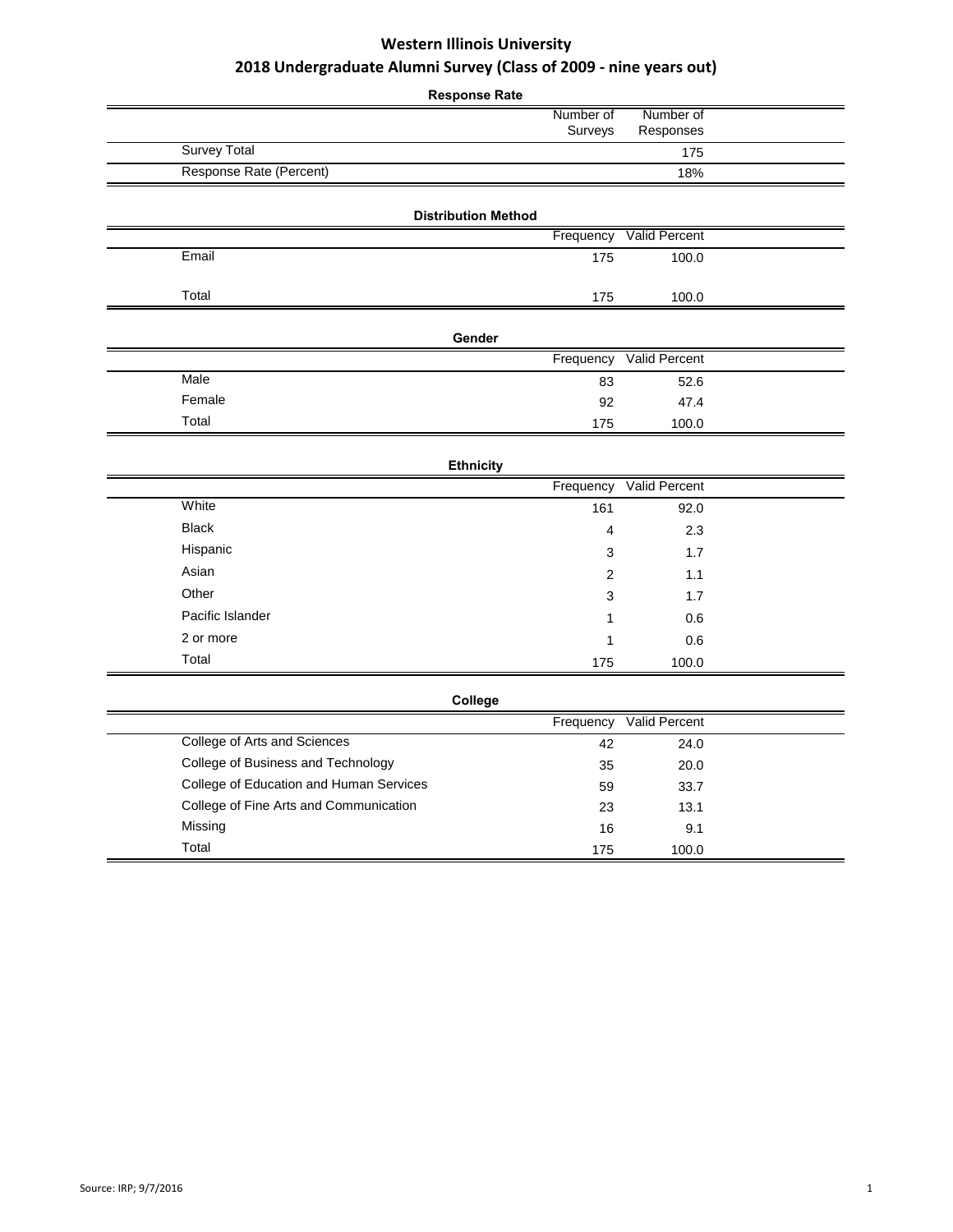# **Degree Type**

|              | Frequency      | Valid Percent |  |
|--------------|----------------|---------------|--|
| AS-BA        | 23             | 13.1          |  |
| AS-BS        | 18             | 10.3          |  |
| AS-BSW       | $\mathbf{3}$   | 1.7           |  |
| ASE-BA       | $\overline{2}$ | 1.1           |  |
| BOT-BA       | 16             | 9.1           |  |
| BU-BB        | 24             | 13.7          |  |
| <b>BU-BS</b> | 10             | 5.7           |  |
| ED-BS        | 40             | 22.9          |  |
| ED-BSE       | 12             | 6.9           |  |
| EDE-BS       | 4              | 2.3           |  |
| FA-BA        | 17             | 9.7           |  |
| FA-BS        | $\overline{2}$ | 1.1           |  |
| FAE-BA       | 1              | ${\bf .6}$    |  |
| ME-BM        | 1              | 0.6           |  |
| MUS-BM       | $\overline{c}$ | 1.1           |  |
| Total        | 175            | 100.0         |  |

### **Major**

|                                               |                 | Frequency Valid Percent |  |
|-----------------------------------------------|-----------------|-------------------------|--|
| Accountancy                                   | 5               | 2.9                     |  |
| Agriculture                                   | 1               | 0.6                     |  |
| Art                                           | 2               | 1.1                     |  |
| <b>Bilingual/Bicultural Education</b>         | $\mathbf{1}$    | .6                      |  |
| Biology                                       | $\overline{7}$  | 4.0                     |  |
| <b>Board of Trustees Degree</b>               | 16              | 9.1                     |  |
| <b>Broadcasting</b>                           | 5               | 2.9                     |  |
| Communication                                 | 11              | 6.3                     |  |
| <b>Communication Sciences &amp; Disorders</b> | $\overline{2}$  | 1.1                     |  |
| <b>Computer Science</b>                       | $\mathbf{1}$    | 0.6                     |  |
| <b>Construction Management</b>                | 2               | 1.1                     |  |
| Elementary & JR High Education                | 10 <sup>1</sup> | 5.7                     |  |
| <b>Emergency Management</b>                   | $\overline{4}$  | 2.3                     |  |
| <b>Engineering Technology</b>                 | 1               | .6                      |  |
| English                                       | 5               | 2.9                     |  |
| Family and consumer sciences                  | 5               | 2.9                     |  |
| Finance                                       | 9               | 5.1                     |  |
| <b>Forensic Chemistry</b>                     | 1               | 0.6                     |  |
| Geography                                     | $\mathbf{1}$    | 0.6                     |  |
| Geology                                       | $\mathbf{1}$    | 0.6                     |  |
| <b>Graphic Communication</b>                  | $\overline{4}$  | 2.3                     |  |
| History                                       | $\overline{7}$  | 4.0                     |  |
| Instructional Designs & Technology            | 1               | 0.6                     |  |
| Journalism                                    | 1               | .6                      |  |
| Kinesiology                                   | 3               | 1.7                     |  |
| Law Enforcement and Justice Administration    | 20              | 11.4                    |  |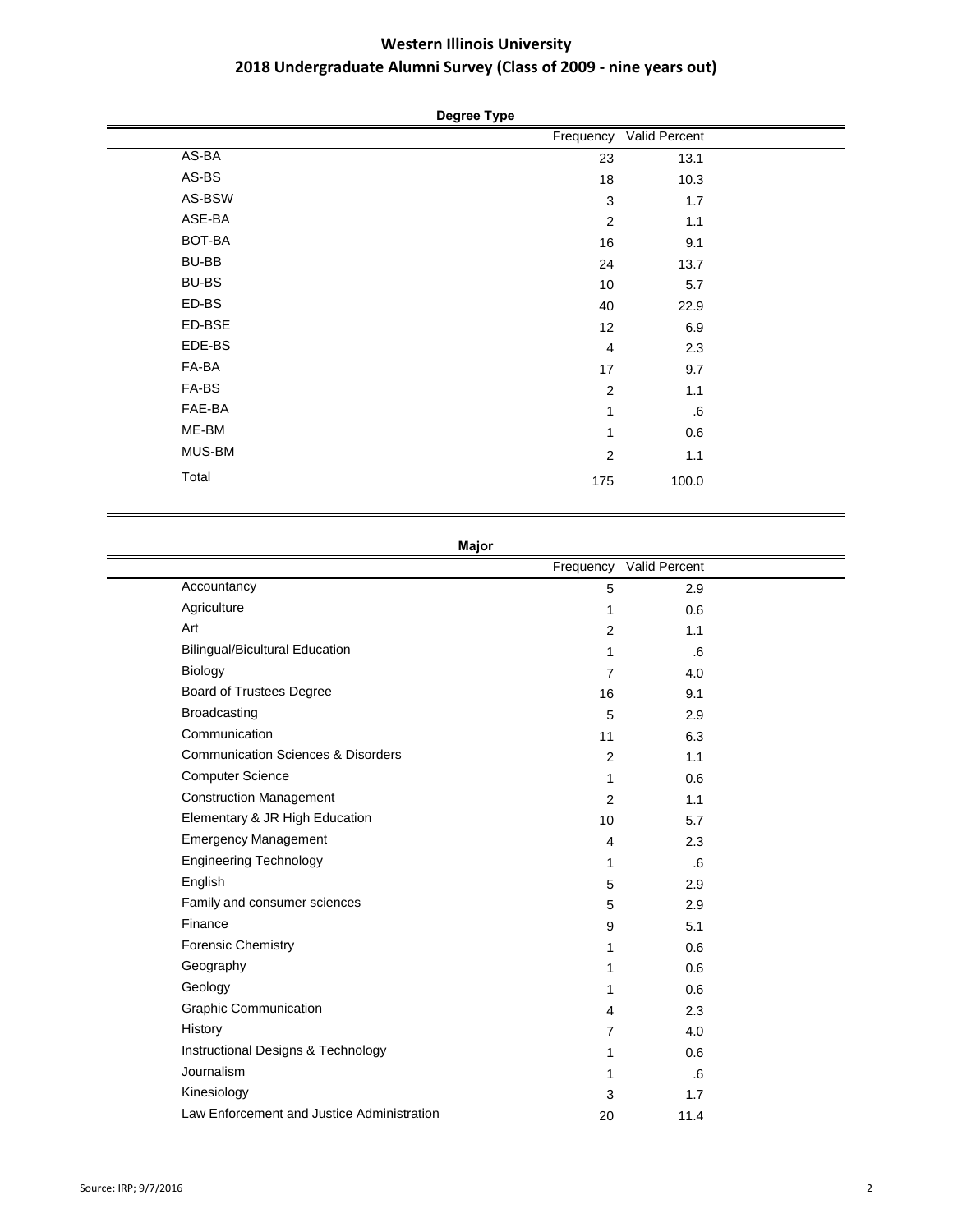# **Western Illinois University**

# **2018 Undergraduate Alumni Survey (Class of 2009 - nine years out)**

| Management                                 | 5   | 2.9   |
|--------------------------------------------|-----|-------|
| Marketing                                  | 5   | 2.9   |
| Music                                      | 3   | 1.7   |
| <b>Physical Education K-12</b>             | 3   | 1.7   |
| <b>Political Science</b>                   | 5   | 2.9   |
| Psychology                                 | 8   | 4.6   |
| Recreation, Park, & Tourism Administration | 8   | 4.6   |
| Social Work                                | 3   | 1.7   |
| Sociology                                  | 6   | 3.4   |
| Spanish                                    | 1   | 0.6   |
| <b>Special Education</b>                   | 1   | 0.6   |
| Telecommunications Mgmt/Network Technology | 1   | 0.6   |
| Total                                      | 175 | 100.0 |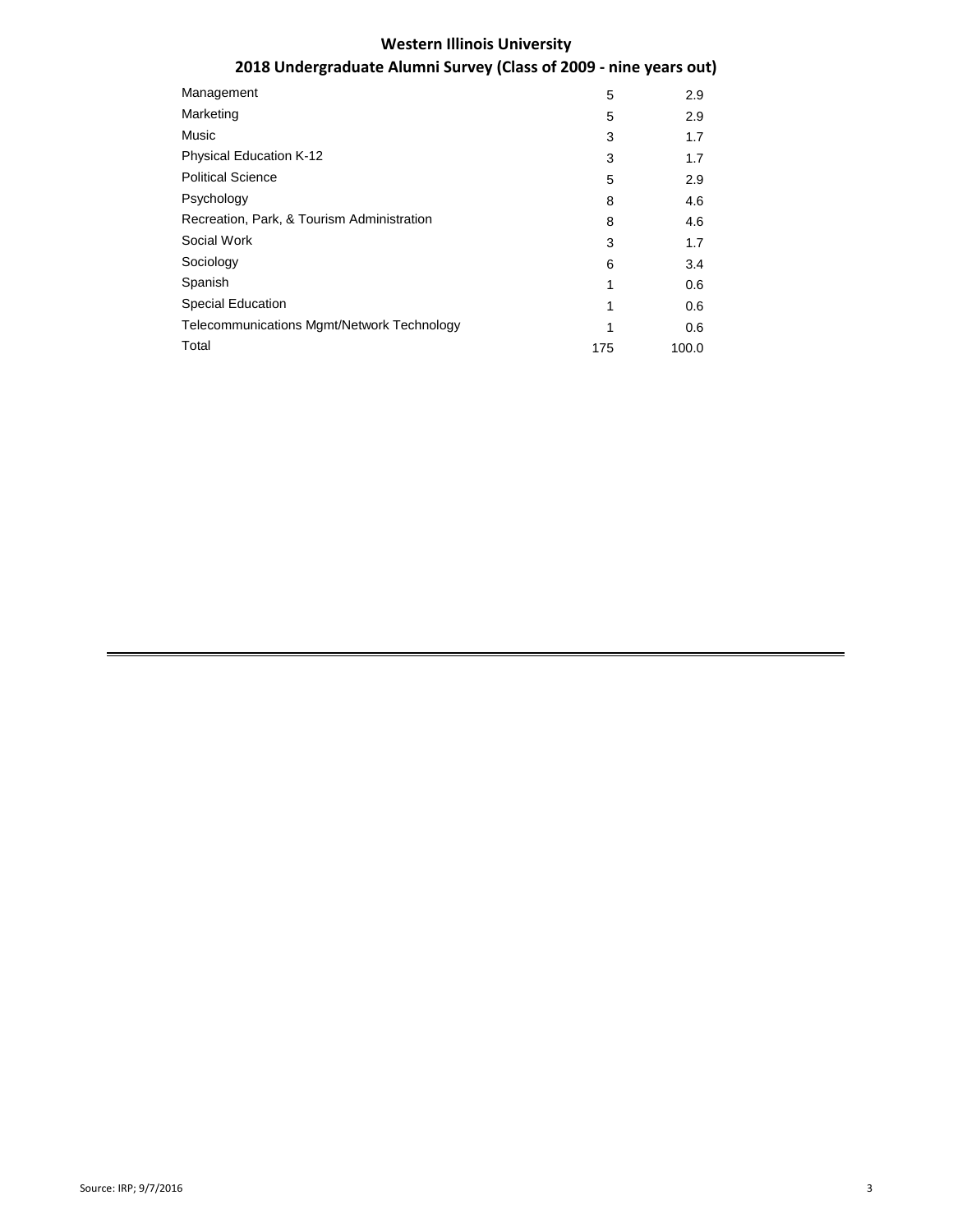|         | <b>Graduation date</b> |               |  |  |  |
|---------|------------------------|---------------|--|--|--|
|         | Frequency              | Valid Percent |  |  |  |
| 2009/05 | 104                    | 59.4          |  |  |  |
| 2009/07 | 22                     | 12.6          |  |  |  |
| 2009/12 | 49                     | 28.0          |  |  |  |
| Total   | 175                    | 100.0         |  |  |  |

### **Are you currently employed (including self-employed)?**

|         |                                   | Frequency | Valid Percent |  |
|---------|-----------------------------------|-----------|---------------|--|
|         | Yes, Full-Time                    | 154       | 88.0          |  |
|         | Yes, Part-Time                    | 10        | 5.7           |  |
|         | No, but am seeking employment     | 5         | 2.9           |  |
|         | No, and am not seeking employment | 6         | 3.4           |  |
|         | Total                             | 175       | 100.0         |  |
| Missing | System                            | 0         |               |  |
| Total   |                                   | 175       |               |  |

|         | How would you classify your primary employer? |                |               |  |  |
|---------|-----------------------------------------------|----------------|---------------|--|--|
|         |                                               | Frequency      | Valid Percent |  |  |
|         | Self-employed or private practice             | 6              | 3.7           |  |  |
|         | Business (industrial, commercial or service)  | 61             | 37.7          |  |  |
|         | Professional firm (e.g., engineering, law)    | $\overline{2}$ | 1.2           |  |  |
|         | College or University                         | 12             | 7.4           |  |  |
|         | Public elementary/secondary school            | 24             | 14.8          |  |  |
|         | Private elementary/secondary school           |                | .6            |  |  |
|         | Health agency (e.g., hospital, clinic)        | 11             | 6.8           |  |  |
|         | Federal, state, or local government           | 26             | 16.0          |  |  |
|         | Armed services                                | $\overline{2}$ | 1.2           |  |  |
|         | Non-profit (non-government)                   | 13             | 8.0           |  |  |
|         | Other                                         | 4              | 2.5           |  |  |
|         | Total                                         | 162            | 100.0         |  |  |
| Missing | System                                        | 13             |               |  |  |
| Total   |                                               | 175            |               |  |  |

|         |                       |     | Frequency Valid Percent |  |
|---------|-----------------------|-----|-------------------------|--|
|         | Very satisfied        | 76  | 46.3                    |  |
|         | Satisfied             | 54  | 32.9                    |  |
|         | Somewhat satisfied    | 23  | 14.0                    |  |
|         | Somewhat dissatisfied | 8   | 4.9                     |  |
|         | Dissatisfied          | 3   | 1.8                     |  |
|         | Very Dissatisfied     | 0   | 0.0                     |  |
|         | Total                 | 164 | 100.0                   |  |
| Missing | System                | 11  |                         |  |
| Total   |                       | 175 |                         |  |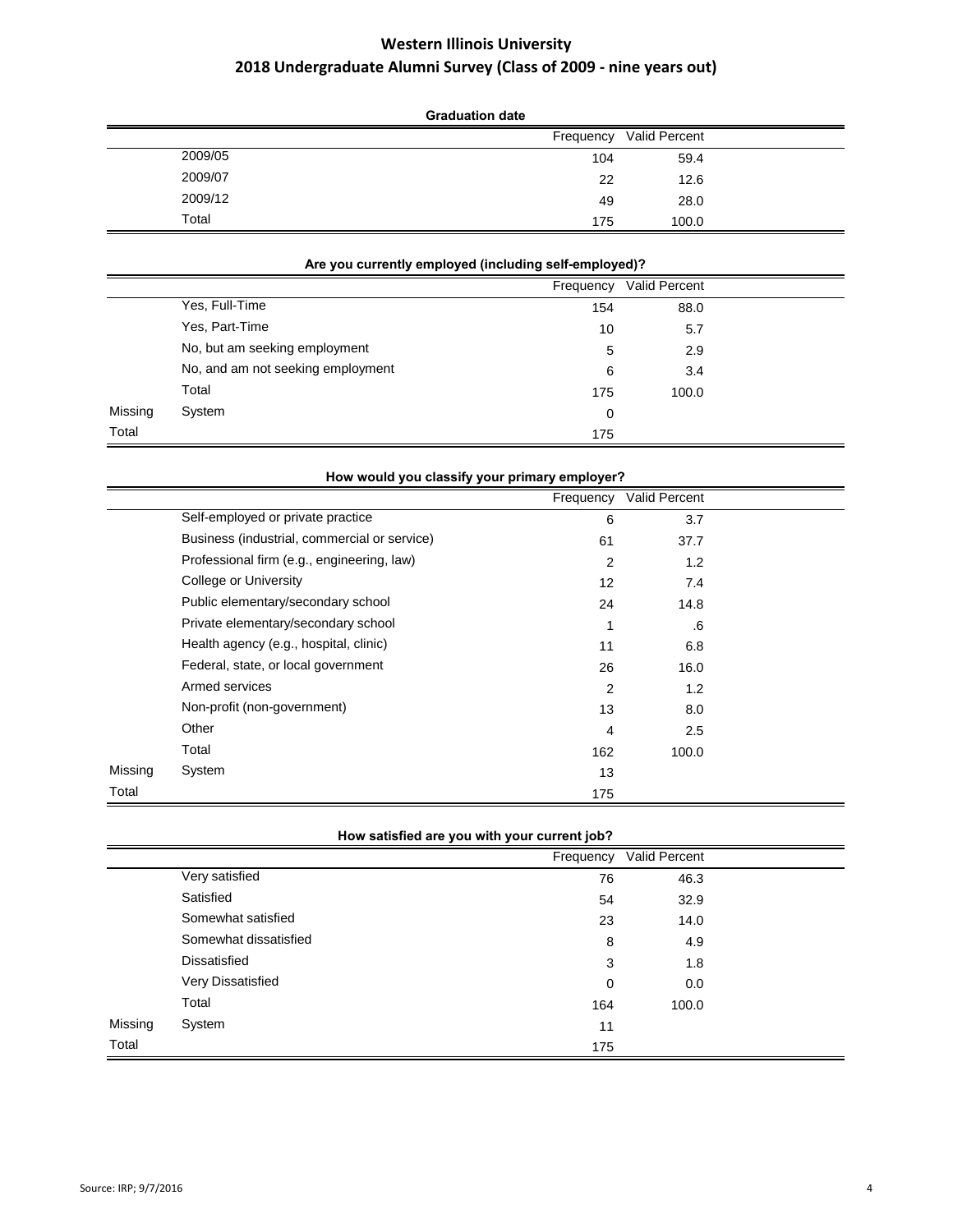|         | Tiow closely related is your current job to your bachelor's degree major: |                                             |               |  |  |
|---------|---------------------------------------------------------------------------|---------------------------------------------|---------------|--|--|
|         |                                                                           | Frequency                                   | Valid Percent |  |  |
|         | <b>Closely Related</b>                                                    | 73                                          | 44.5          |  |  |
|         | Related                                                                   | 39                                          | 23.8          |  |  |
|         | Unrelated                                                                 | 52                                          | 31.7          |  |  |
|         | Total                                                                     | 164                                         | 100.0         |  |  |
| Missing | System                                                                    | 11                                          |               |  |  |
| Total   |                                                                           | 175                                         |               |  |  |
|         |                                                                           | If you marked unrelated, is this by choice? |               |  |  |
|         |                                                                           | Frequency                                   | Valid Percent |  |  |
|         | Yes                                                                       | 34                                          | 65.4          |  |  |
|         | No                                                                        | 18                                          | 34.6          |  |  |
|         | Total                                                                     | 52                                          | 100.0         |  |  |
| Missing | System                                                                    | 123                                         |               |  |  |
| Total   |                                                                           | 175                                         |               |  |  |

**How closely related is your current job to your bachelor's degree major?**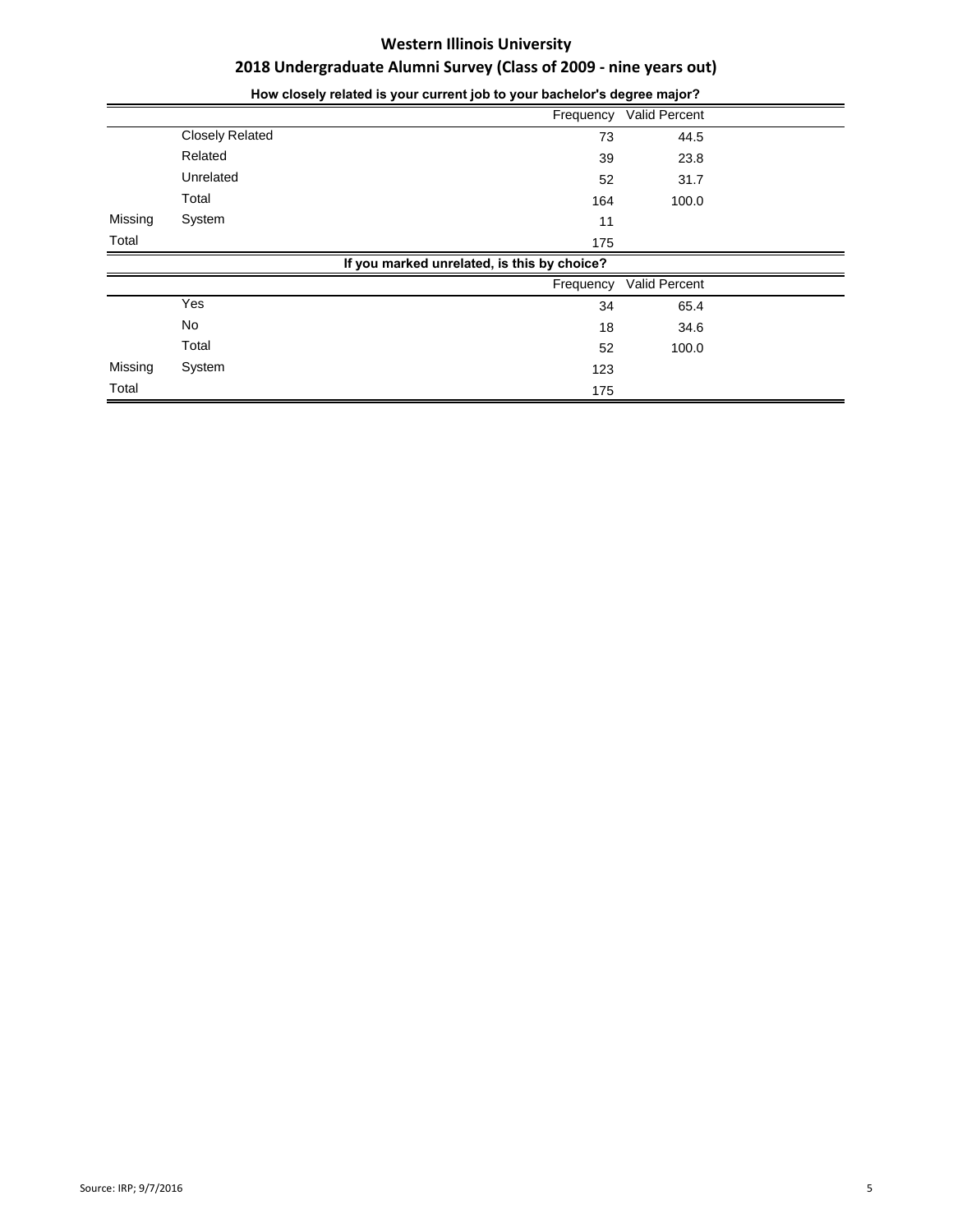|         | rease marcate on the not below your primary occupation.                          |                | Frequency Valid Percent |  |
|---------|----------------------------------------------------------------------------------|----------------|-------------------------|--|
|         | Management                                                                       | 24             | 14.7                    |  |
|         | <b>Business Operations</b>                                                       | 20             | 12.3                    |  |
|         | <b>Financial Specialists</b>                                                     | 9              | 5.5                     |  |
|         | <b>Computer Specialists</b>                                                      | 6              | 3.7                     |  |
|         | Mathematical Scientists and Technicians                                          | 1              | 0.6                     |  |
|         | <b>Engineers and Related Technicians</b>                                         | 2              | 1.2                     |  |
|         | Life and Physical Scientists and Technicians                                     | 1              | 0.6                     |  |
|         | <b>Social Scientists</b>                                                         | 1              | 0.6                     |  |
|         | Health: Doctors                                                                  | 2              | 1.2                     |  |
|         | Health: Registered Nurses                                                        | 1              | 0.6                     |  |
|         | Health: Therapists                                                               | 2              | 1.2                     |  |
|         | Health: Other Health Practitioners, Professionals, and<br><b>Support Workers</b> | 8              | 4.9                     |  |
|         | <b>Community and Social Service</b>                                              | 11             | 6.7                     |  |
|         | Legal: Attorneys/Judges                                                          | 2              | 1.2                     |  |
|         | Legal:Legal Support Workers                                                      | 1              | .6                      |  |
|         | <b>Education: Early Childhood Teachers</b>                                       | 1              | 0.6                     |  |
|         | <b>Education: Elementary School Teachers</b>                                     | 4              | 2.5                     |  |
|         | <b>Education: Middle School Teachers</b>                                         | 6              | 3.7                     |  |
|         | Education: Secondary School Teachers                                             | 2              | 1.2                     |  |
|         | <b>Education: Special Education Teachers</b>                                     | 1              | 0.6                     |  |
|         | Education: Other, except Administrators                                          | 9              | 5.5                     |  |
|         | Arts and Design Workers                                                          | 2              | 1.2                     |  |
|         | Media and Communication Workers                                                  | 5              | 3.1                     |  |
|         | Sales                                                                            | 7              | 4.3                     |  |
|         | Office and Administration                                                        | 10             | 6.1                     |  |
|         | <b>Protective Services</b>                                                       | 17             | 10.4                    |  |
|         | Food Preparation and Serving                                                     | 1              | 0.6                     |  |
|         | Building and Grounds Cleaning and Maintenance                                    | 2              | 1.2                     |  |
|         | <b>Construction and Extractive</b>                                               | 1              | .6                      |  |
|         | Installation, Maintenance, and Repair                                            | 1              | .6                      |  |
|         | <b>Transportation and Material Moving</b>                                        |                | 0.6                     |  |
|         | Military                                                                         | $\overline{c}$ | $1.2$                   |  |
|         | Total                                                                            | 163            | 100.0                   |  |
| Missing | System                                                                           | 12             |                         |  |
| Total   |                                                                                  | 175            |                         |  |

### **Please indicate on the list below your primary occupation.**

Total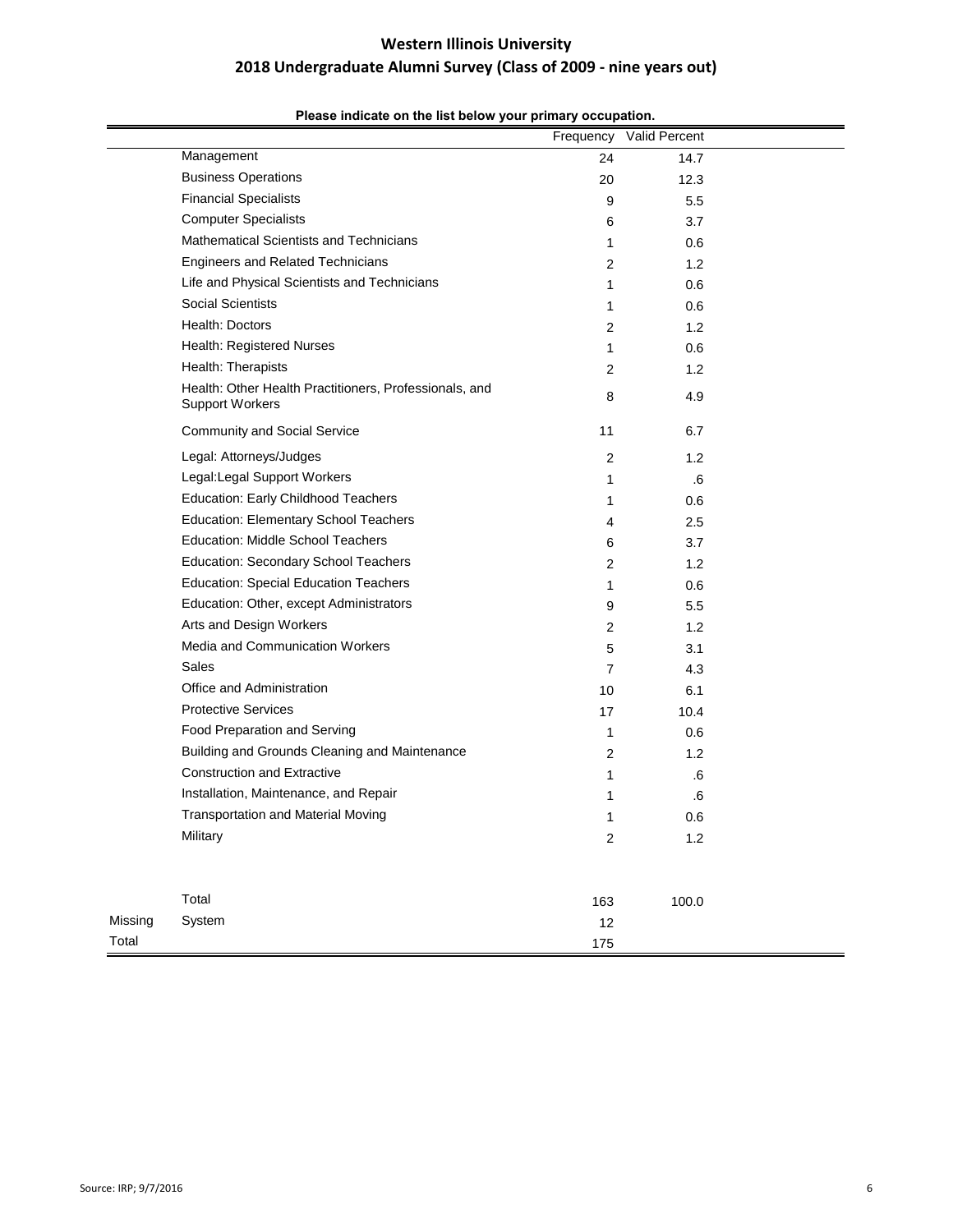|         | When did you secure your first job following receipt of your bachelor's degree? |           |               |  |  |
|---------|---------------------------------------------------------------------------------|-----------|---------------|--|--|
|         |                                                                                 | Frequency | Valid Percent |  |  |
|         | Held the same job while enrolled                                                | 12        | 7.3           |  |  |
|         | Secured job by time of graduation                                               | 31        | 18.9          |  |  |
|         | Secured job after graduation                                                    | 121       | 73.8          |  |  |
|         | Total                                                                           | 164       | 100.0         |  |  |
| Missing | System                                                                          | 11        |               |  |  |
| Total   |                                                                                 | 175       |               |  |  |

|         | How many months after graduation did you secure employment? |           |               |  |  |  |  |
|---------|-------------------------------------------------------------|-----------|---------------|--|--|--|--|
|         |                                                             | Frequency | Valid Percent |  |  |  |  |
|         | Less than one month                                         | 10        | 8.3           |  |  |  |  |
|         | Between one and three months                                | 26        | 21.7          |  |  |  |  |
|         | Between three and six months                                | 28        | 23.3          |  |  |  |  |
|         | Between six and nine months                                 | 14        | 11.7          |  |  |  |  |
|         | More than nine months                                       | 42        | 35.0          |  |  |  |  |
|         | Total                                                       | 120       | 100.0         |  |  |  |  |
| Missing | System                                                      | 55        |               |  |  |  |  |
| Total   |                                                             | 175       |               |  |  |  |  |

**For how many different employers (companies, firms, agencies, schools, etc. - not individual "bosses") have you worked since you earned your first bachelor's degree?**

|         |               | Frequency | Valid Percent |  |
|---------|---------------|-----------|---------------|--|
|         | One           | 17        | 10.4          |  |
|         | Two           | 53        | 32.3          |  |
|         | Three to six  | 86        | 52.4          |  |
|         | More than six | 8         | 4.9           |  |
|         | Total         | 164       | 100.0         |  |
| Missing | System        | 11        |               |  |
| Total   |               | 175       |               |  |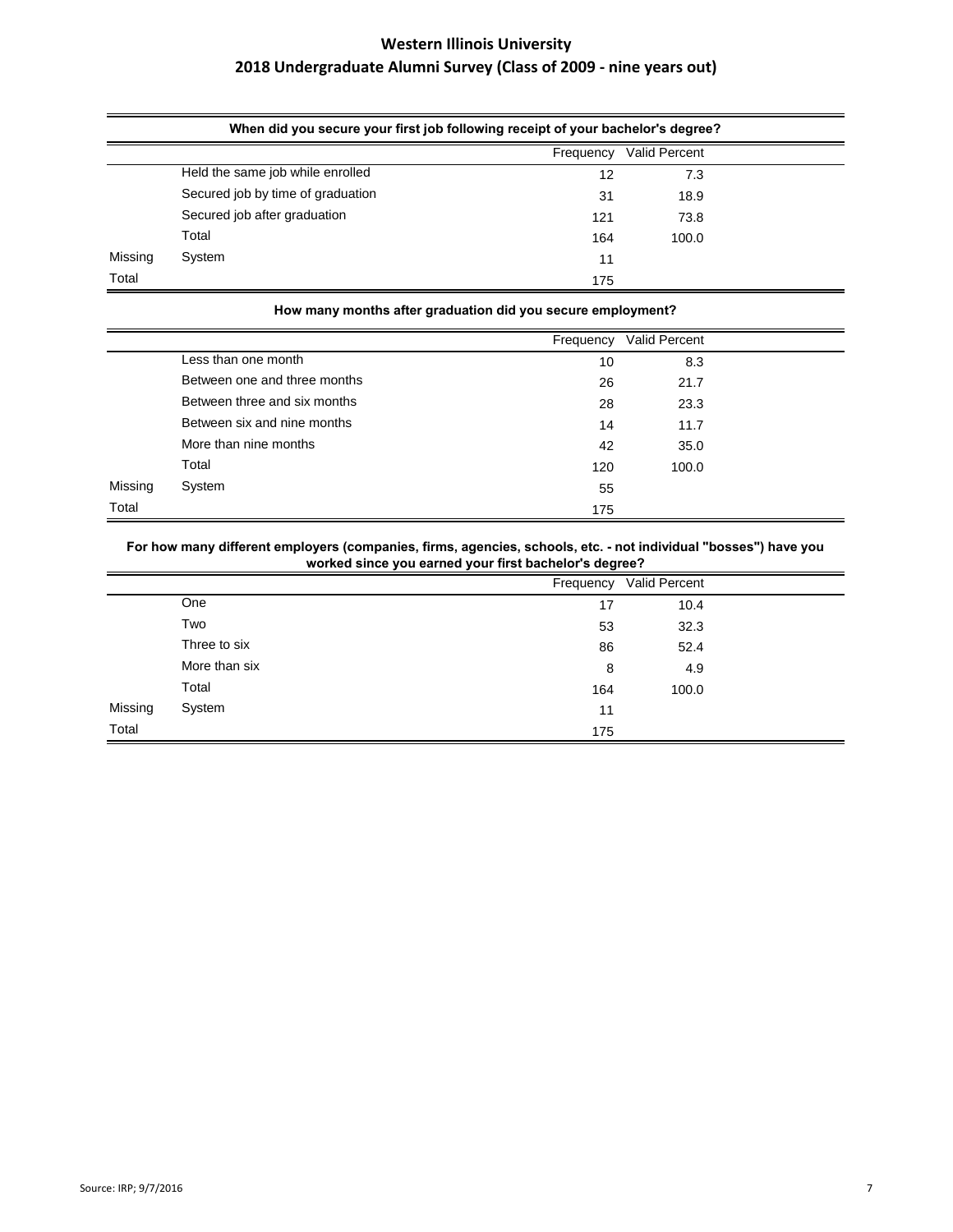|         | In general, how well did your bachelor's degree prepare you for your present job? |     |       |  |  |  |  |  |
|---------|-----------------------------------------------------------------------------------|-----|-------|--|--|--|--|--|
|         | Valid Percent<br>Frequency                                                        |     |       |  |  |  |  |  |
|         | Very well                                                                         | 32  | 19.5  |  |  |  |  |  |
|         | Well                                                                              | 48  | 29.3  |  |  |  |  |  |
|         | Adequately                                                                        | 59  | 36.0  |  |  |  |  |  |
|         | Inadequately                                                                      | 19  | 11.6  |  |  |  |  |  |
|         | Poorly                                                                            | 2   | 1.2   |  |  |  |  |  |
|         | Very Poorly                                                                       | 4   | 2.4   |  |  |  |  |  |
|         | Total                                                                             | 164 | 100.0 |  |  |  |  |  |
| Missing | System                                                                            | 11  |       |  |  |  |  |  |
| Total   |                                                                                   | 175 |       |  |  |  |  |  |

|  |  | Have you enrolled in a college or university since earning your bachelor's degree? |  |
|--|--|------------------------------------------------------------------------------------|--|

|         |                | Frequency | Valid Percent |  |
|---------|----------------|-----------|---------------|--|
|         | Yes, full-time | 57        | 32.6          |  |
|         | Yes, part-time | 31        | 17.7          |  |
|         | No             | 87        | 49.7          |  |
|         | Total          | 175       | 100.0         |  |
| Missing | System         | 0         |               |  |
| Total   |                | 175       |               |  |

| Are you pursuing (or have you completed) an additional degree since earning your bachelor's? |
|----------------------------------------------------------------------------------------------|
|----------------------------------------------------------------------------------------------|

|         |        | Frequency | <b>Valid Percent</b> |  |
|---------|--------|-----------|----------------------|--|
|         | Yes    | 72        | 81.8                 |  |
|         | No     | 16        | 18.2                 |  |
|         | Total  | 88        | 100.0                |  |
| Missing | System | 87        |                      |  |
| Total   |        | 175       |                      |  |

**If you are pursuing (or have completed) another degree, please indicate which degree below.**

|         |                                                                                    | Frequency | Valid Percent |  |
|---------|------------------------------------------------------------------------------------|-----------|---------------|--|
|         | Associate's                                                                        | 2         | 2.8           |  |
|         | Second Bachelor's                                                                  | 3         | 4.2           |  |
|         | Academic Master's (MA, MS, Med, etc.)                                              | 31        | 43.1          |  |
|         | Professional Master's (MBA, MSW, MFA, MPA, etc.) or<br><b>Education Specialist</b> | 22        | 30.6          |  |
|         | Medicine (MD, DO)                                                                  | 1         | 1.4           |  |
|         | Law (LLB, JD)                                                                      | 2         | 2.8           |  |
|         | Doctorate (PhD, EdD, DA, DBA, etc.)                                                | 2         | 2.8           |  |
|         | Other                                                                              | 9         | 12.5          |  |
|         | Total                                                                              | 72        | 100.0         |  |
| Missing | System                                                                             | 103       |               |  |
| Total   |                                                                                    | 175       |               |  |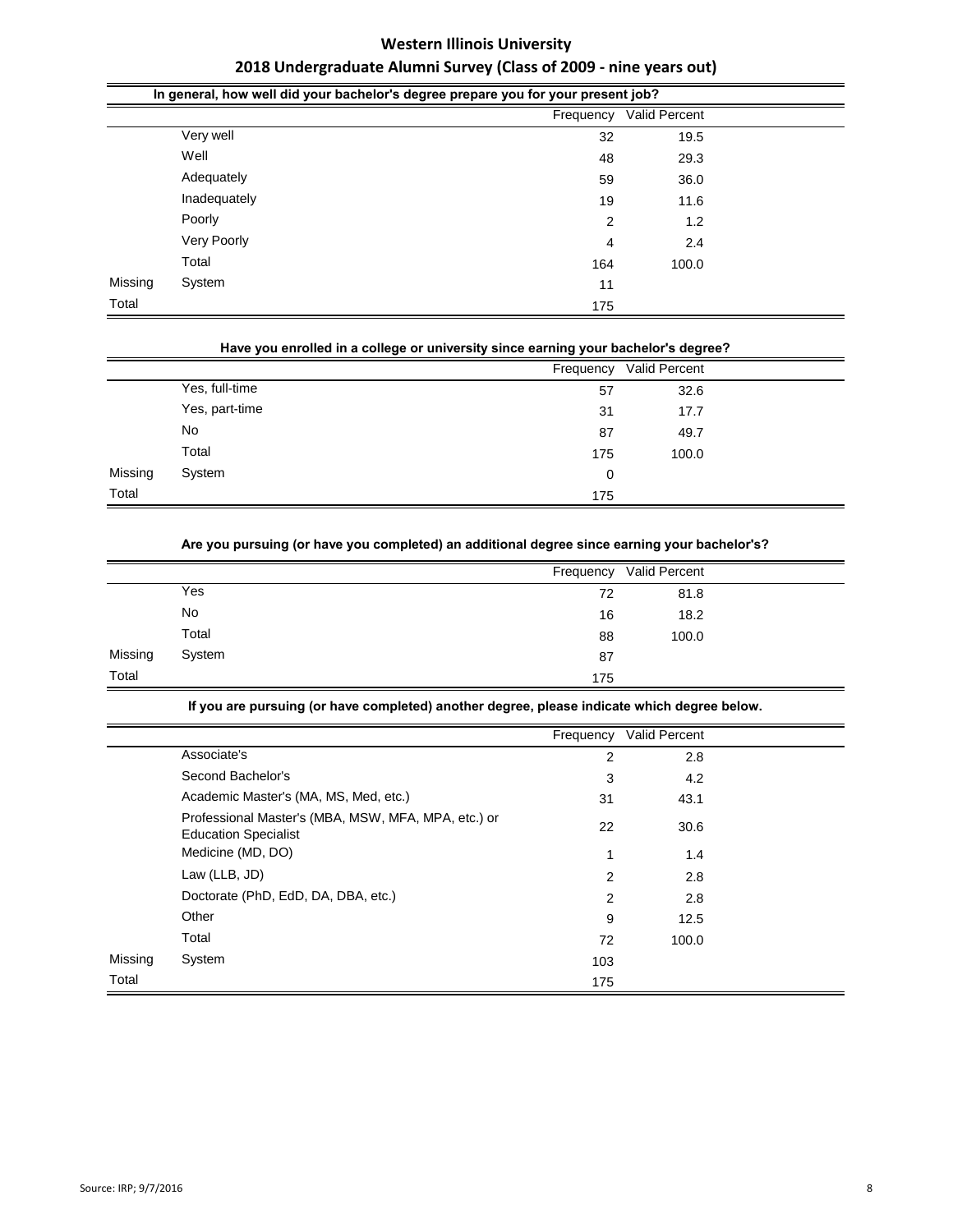|         |              |                | Frequency Valid Percent |  |
|---------|--------------|----------------|-------------------------|--|
|         | Very well    | 30             | 41.7                    |  |
|         | Well         | 26             | 36.1                    |  |
|         | Adequately   | 14             | 19.4                    |  |
|         | Inadequately | $\overline{2}$ | 2.8                     |  |
|         | Total        | 72             | 100.0                   |  |
| Missing | System       | 103            |                         |  |
| Total   |              | 175            |                         |  |
|         |              |                |                         |  |

| What is your present attitude toward the University (campus)? |                   |           |               |  |  |  |  |
|---------------------------------------------------------------|-------------------|-----------|---------------|--|--|--|--|
|                                                               |                   | Frequency | Valid Percent |  |  |  |  |
|                                                               | Strongly positive | 52        | 29.7          |  |  |  |  |
|                                                               | Positive          | 77        | 44.0          |  |  |  |  |
|                                                               | Somewhat positive | 30        | 17.1          |  |  |  |  |
|                                                               | Somewhat negative | 14        | 8.0           |  |  |  |  |
|                                                               | Negative          |           | 0.6           |  |  |  |  |
|                                                               | Strongly negative | 4         | 0.6           |  |  |  |  |
|                                                               | Total             | 175       | 100.0         |  |  |  |  |
| Missing                                                       | System            | 0         |               |  |  |  |  |
| Total                                                         |                   | 175       |               |  |  |  |  |

|  |  |  | What is your present attitude toward your bachelor's degree major? |  |
|--|--|--|--------------------------------------------------------------------|--|
|  |  |  |                                                                    |  |

|         |                   | Frequency | Valid Percent |  |
|---------|-------------------|-----------|---------------|--|
|         | Strongly positive | 50        | 28.7          |  |
|         | Positive          | 62        | 35.6          |  |
|         | Somewhat positive | 39        | 22.4          |  |
|         | Somewhat negative | 12        | 6.9           |  |
|         | Negative          | 5         | 2.9           |  |
|         | Strongly negative | 6         | 3.4           |  |
|         | Total             | 174       | 100.0         |  |
| Missing | System            | и         |               |  |
| Total   |                   | 175       |               |  |

| If you could start over, would you attend WIU? |  |  |
|------------------------------------------------|--|--|
|------------------------------------------------|--|--|

|         |                               | Frequency | Valid Percent |
|---------|-------------------------------|-----------|---------------|
|         | Yes                           | 143       | 82.2          |
|         | No - different institution    | 25        | 14.4          |
|         | No - would not attend college | 6         | 3.4           |
|         | Total                         | 174       | 100.0         |
| Missing | System                        |           |               |
| Total   |                               | 175       |               |

### **In general, how well did your bachelor's degree prepare you for your additional degree program?**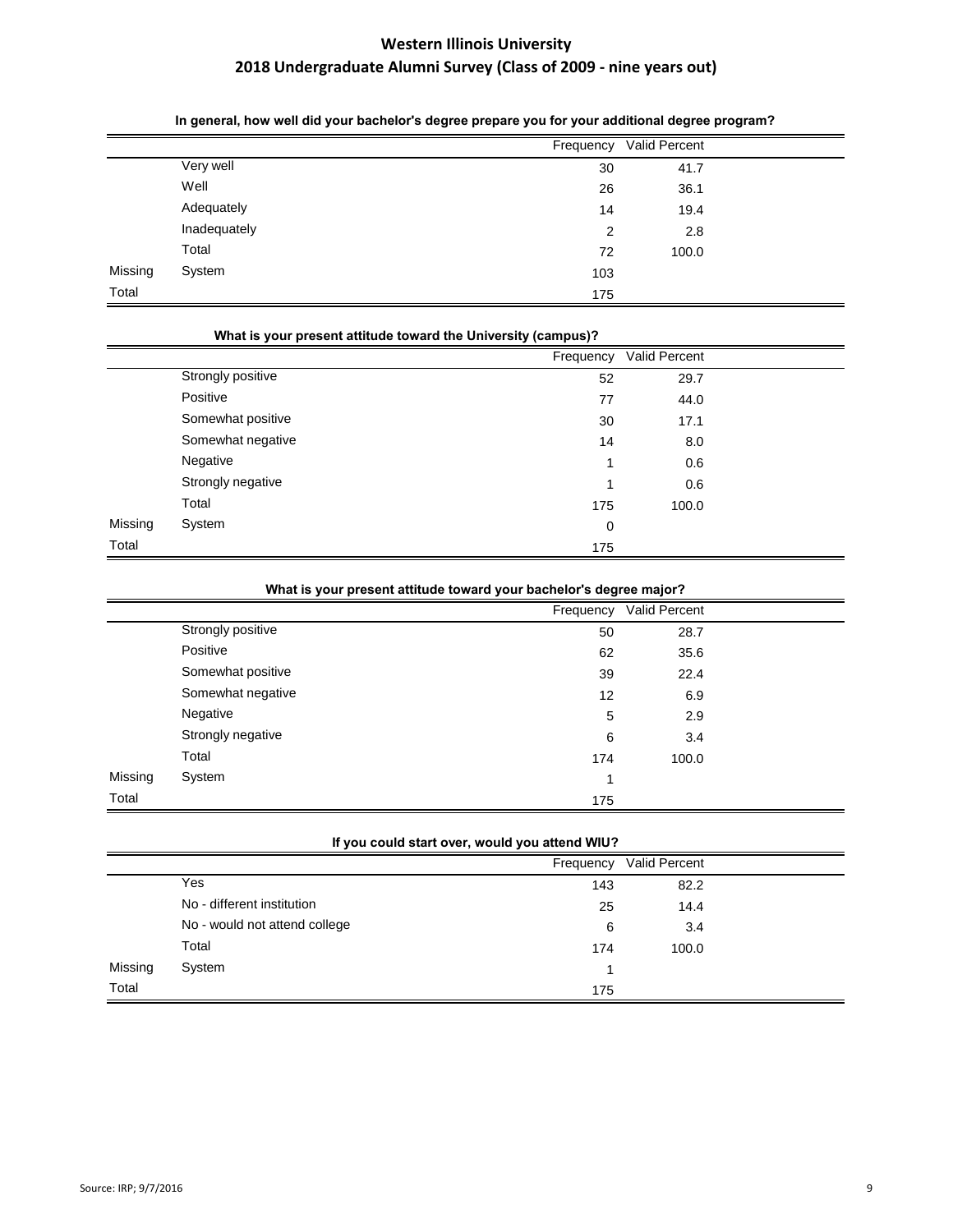|         |                                | Frequency | <b>Valid Percent</b> |
|---------|--------------------------------|-----------|----------------------|
|         | Yes                            | 73        | 42.0                 |
|         | No - a related major           | 34        | 19.5                 |
|         | No - a totally different major | 67        | 38.5                 |
|         | Total                          | 174       | 100.0                |
| Missing | System                         |           |                      |
| Total   |                                | 175       |                      |

### **If you could start over (assuming that you would attend college), would you elect the same major?**

|         | would recommend WIU to a prospective student. |           |               |  |
|---------|-----------------------------------------------|-----------|---------------|--|
|         |                                               | Frequency | Valid Percent |  |
|         | <b>Strongly Disagree</b>                      | 12        | 6.9           |  |
|         | <b>Disagree</b>                               | 2         | 1.1           |  |
|         | <b>Slightly Disagree</b>                      | 5         | 2.9           |  |
|         | <b>Slightly Agree</b>                         | 32        | 18.4          |  |
|         | Agree                                         | 67        | 38.5          |  |
|         | <b>Strongly Agree</b>                         | 56        | 32.2          |  |
|         | Total                                         | 174       | 100.0         |  |
| Missing | System                                        | 4         |               |  |
| Total   |                                               | 175       |               |  |

### **Considering my circumstances, I am satisfied with the amount of time it took me to complete my degree.**

|         |                          | Frequency      | Valid Percent |  |
|---------|--------------------------|----------------|---------------|--|
|         | Strongly Disagree        | $\overline{ }$ | 4.0           |  |
|         | <b>Disagree</b>          | 2              | 1.1           |  |
|         | <b>Slightly Disagree</b> | 8              | 4.6           |  |
|         | <b>Slightly Agree</b>    | 15             | 8.6           |  |
|         | Agree                    | 75             | 42.9          |  |
|         | <b>Strongly Agree</b>    | 68             | 38.9          |  |
|         | Total                    | 175            | 100.0         |  |
| Missing | System                   | 0              |               |  |
| Total   |                          | 175            |               |  |

### **I believe my degree from WIU represents a good value for the investment I made.**

|         |                          | Frequency | Valid Percent |  |
|---------|--------------------------|-----------|---------------|--|
|         | <b>Strongly Disagree</b> | 10        | 5.7           |  |
|         | <b>Disagree</b>          | 5         | 2.9           |  |
|         | <b>Slightly Disagree</b> | 9         | 5.1           |  |
|         | <b>Slightly Agree</b>    | 23        | 13.1          |  |
|         | Agree                    | 72        | 41.1          |  |
|         | <b>Strongly Agree</b>    | 56        | 32.0          |  |
|         | Total                    | 175       | 100.0         |  |
| Missing | System                   | 0         |               |  |
| Total   |                          | 175       |               |  |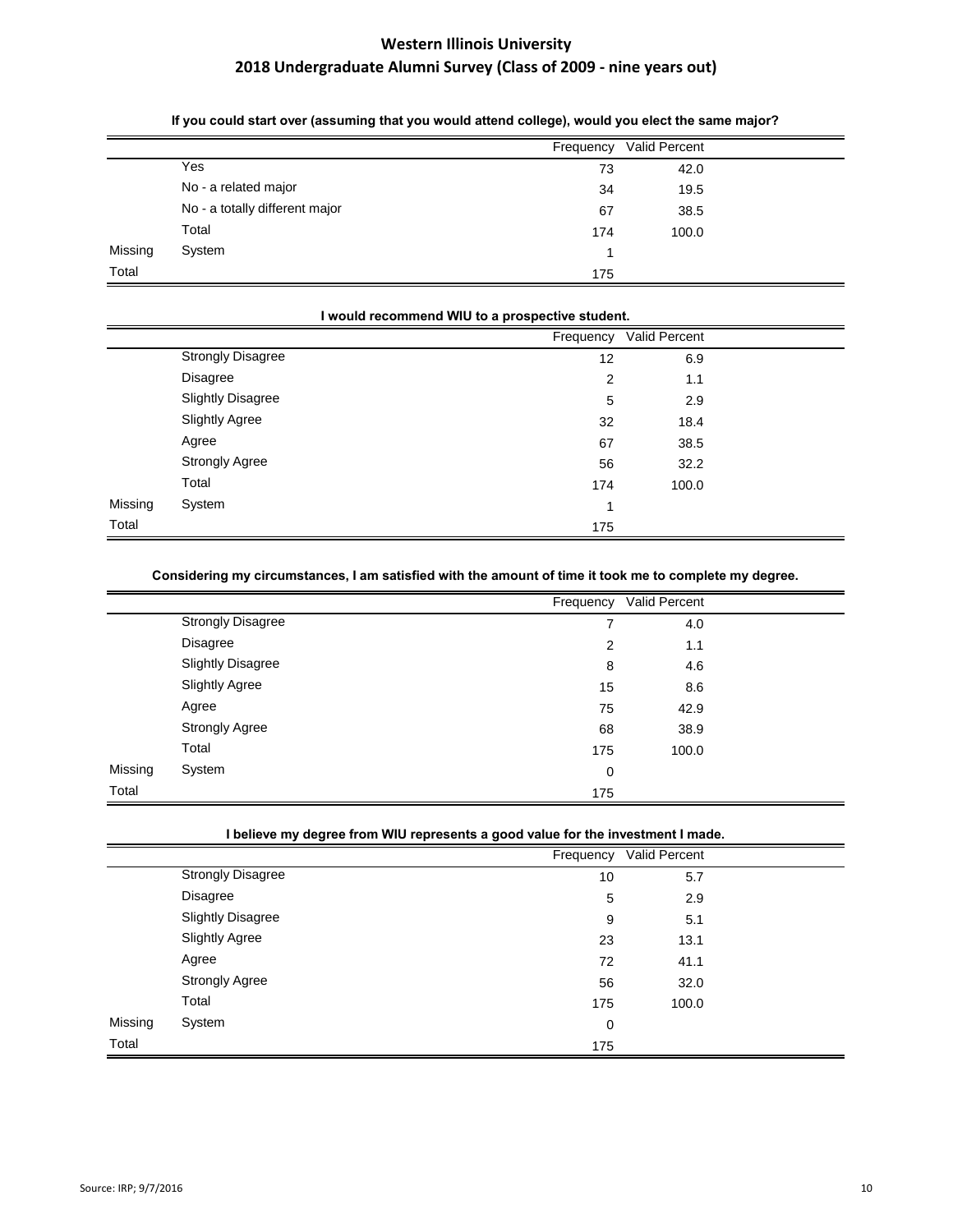In your view, how effective were your University experiences in successfully transitioning you to college? (i.e., first **year experience)**

|         |                          | yuu unpununuu j |               |  |
|---------|--------------------------|-----------------|---------------|--|
|         |                          | Frequency       | Valid Percent |  |
|         | Not Helpful              | 12              | 7.0           |  |
|         | <b>Slightly Helpful</b>  | 12              | 7.0           |  |
|         | Moderately Helpful       | 64              | 37.2          |  |
|         | Very Helpful             | 53              | 30.8          |  |
|         | <b>Extremely Helpful</b> | 31              | 18.0          |  |
|         | Total                    | 172             | 100.0         |  |
| Missing | System                   | 3               |               |  |
| Total   |                          | 175             |               |  |

### In your view, how effective were your University experiences in helping you acquire skills for academic achievement?

|         |                          | Frequency      | Valid Percent |  |
|---------|--------------------------|----------------|---------------|--|
|         | Not Helpful              | $\overline{2}$ | 1.2           |  |
|         | <b>Slightly Helpful</b>  | 10             | 5.8           |  |
|         | Moderately Helpful       | 63             | 36.6          |  |
|         | Very Helpful             | 66             | 38.4          |  |
|         | <b>Extremely Helpful</b> | 31             | 18.0          |  |
|         | Total                    | 172            | 100.0         |  |
| Missing | System                   | 3              |               |  |
| Total   |                          | 175            |               |  |

### In your view, how effective were your University experiences in helping you to better develop your ability to **communicate effectively in both oral and written forms?**

|         |                           | Frequency | Valid Percent |  |
|---------|---------------------------|-----------|---------------|--|
|         | Not Helpful               | 0         | 0.0           |  |
|         | <b>Slightly Helpful</b>   | 6         | 3.5           |  |
|         | <b>Moderately Helpful</b> | 40        | 23.1          |  |
|         | Very Helpful              | 85        | 49.1          |  |
|         | <b>Extremely Helpful</b>  | 42        | 24.3          |  |
|         | Total                     | 173       | 100.0         |  |
| Missing | System                    | 2         |               |  |
| Total   |                           | 175       |               |  |

#### In your view, how effective were your University experiences in helping you to better develop your critical thinking **ability?**

|         |                          | Frequency      | Valid Percent |  |
|---------|--------------------------|----------------|---------------|--|
|         | Not Helpful              |                | 0.6           |  |
|         | <b>Slightly Helpful</b>  |                | 4.0           |  |
|         | Moderately Helpful       | 46             | 26.6          |  |
|         | Very Helpful             | 78             | 45.1          |  |
|         | <b>Extremely Helpful</b> | 41             | 23.7          |  |
|         | Total                    | 173            | 100.0         |  |
| Missing | System                   | $\overline{2}$ |               |  |
| Total   |                          | 175            |               |  |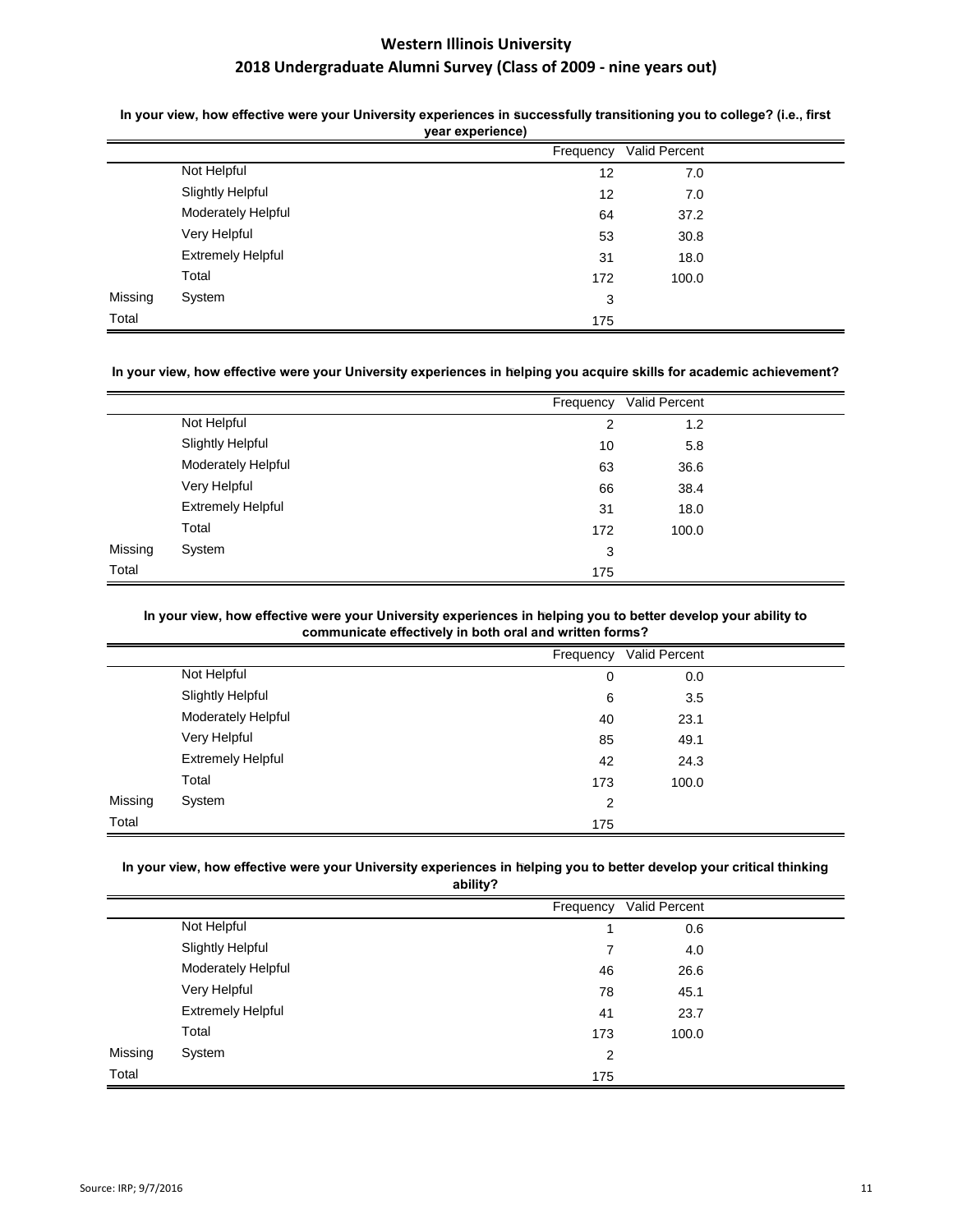|         |                          | Frequency      | Valid Percent |  |
|---------|--------------------------|----------------|---------------|--|
|         | Not Helpful              | 5              | 2.9           |  |
|         | <b>Slightly Helpful</b>  | 14             | 8.1           |  |
|         | Moderately Helpful       | 55             | 31.8          |  |
|         | Very Helpful             | 72             | 41.6          |  |
|         | <b>Extremely Helpful</b> | 27             | 15.6          |  |
|         | Total                    | 173            | 100.0         |  |
| Missing | System                   | $\overline{2}$ |               |  |
| Total   |                          | 175            |               |  |

In your view, how effective were your University experiences in helping you to better develop your sense of ethics?

### In your view, how effective were your University experiences in contributing to a greater understanding of people with **different backgrounds, habits, values, appearances and abilities?**

|         |                           | Frequency      | Valid Percent |  |
|---------|---------------------------|----------------|---------------|--|
|         | Not Helpful               | 5              | 2.9           |  |
|         | <b>Slightly Helpful</b>   | 10             | 5.8           |  |
|         | <b>Moderately Helpful</b> | 43             | 24.9          |  |
|         | Very Helpful              | 63             | 36.4          |  |
|         | <b>Extremely Helpful</b>  | 53             | 30.1          |  |
|         | Total                     | 173            | 100.0         |  |
| Missing | System                    | $\overline{2}$ |               |  |
| Total   |                           | 175            |               |  |

#### In your view, how effective were your University experiences in preparing you to utilize modern technology in your **day-to-day activities?**

|         |                          | Frequency | Valid Percent |  |
|---------|--------------------------|-----------|---------------|--|
|         | Not Helpful              | 7         | 4.1           |  |
|         | <b>Slightly Helpful</b>  | 16        | 9.3           |  |
|         | Moderately Helpful       | 59        | 34.3          |  |
|         | Very Helpful             | 53        | 30.8          |  |
|         | <b>Extremely Helpful</b> | 37        | 21.5          |  |
|         | Total                    | 172       | 100.0         |  |
| Missing | System                   | 3         |               |  |
| Total   |                          | 175       |               |  |

#### In your view, how effective were your University experiences in improving the quality of your life aside from financial **benefits?**

|         |                          | <u></u>   |               |  |
|---------|--------------------------|-----------|---------------|--|
|         |                          | Frequency | Valid Percent |  |
|         | Not Helpful              | 6         | 3.5           |  |
|         | <b>Slightly Helpful</b>  | 16        | 9.2           |  |
|         | Moderately Helpful       | 51        | 29.5          |  |
|         | Very Helpful             | 64        | 37.0          |  |
|         | <b>Extremely Helpful</b> | 36        | 20.8          |  |
|         | Total                    | 173       | 100.0         |  |
| Missing | System                   | 2         |               |  |
| Total   |                          | 175       |               |  |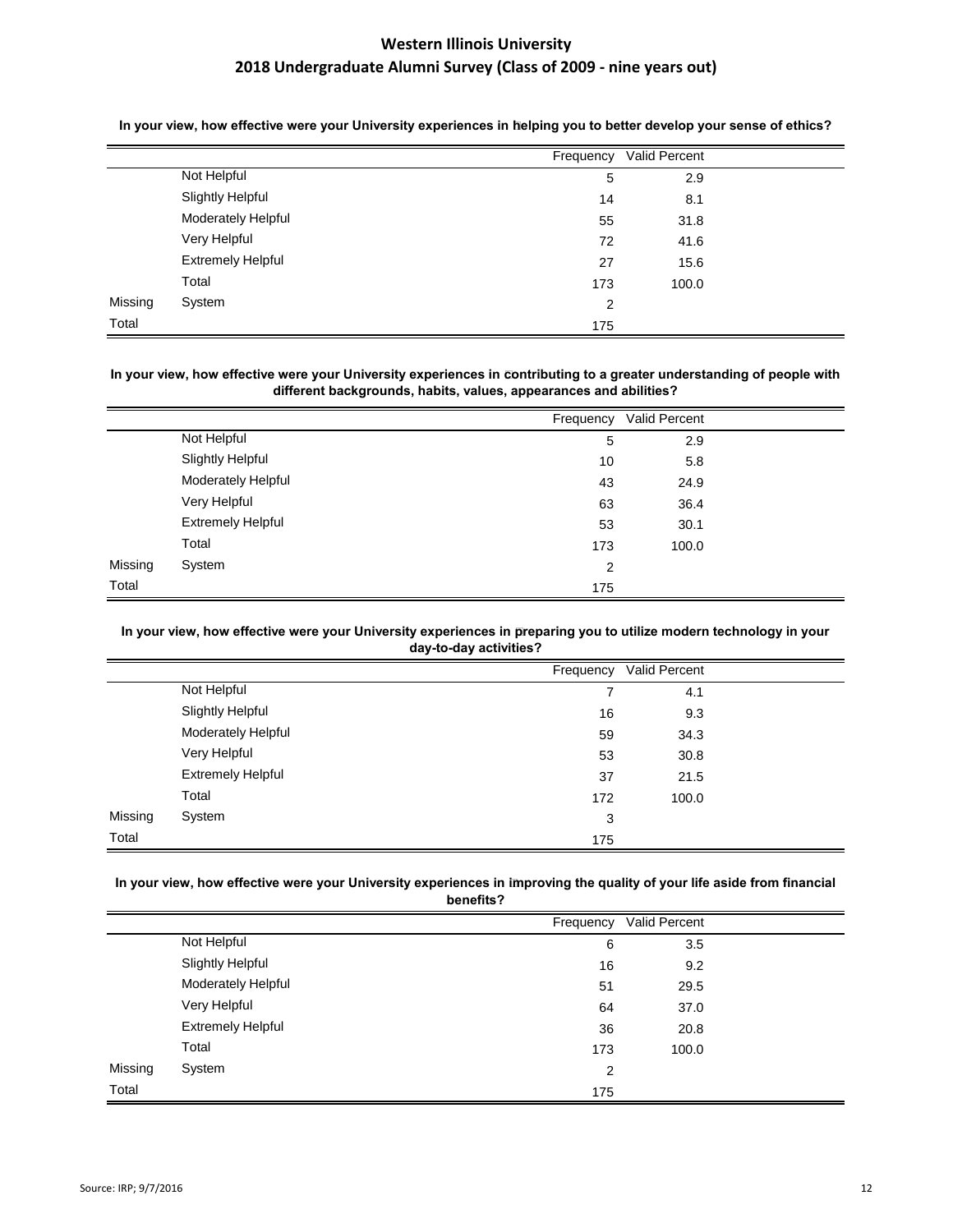|         |                            | Frequency | Valid Percent |  |  |
|---------|----------------------------|-----------|---------------|--|--|
|         | Serious financial problem  | 25        | 14.8          |  |  |
|         | Moderate financial problem | 60        | 35.5          |  |  |
|         | Minor financial problem    | 30        | 17.8          |  |  |
|         | Not a financial problem    | 54        | 32.0          |  |  |
|         | Total                      | 169       | 100.0         |  |  |
| Missing | System                     | 6         |               |  |  |
| Total   |                            | 175       |               |  |  |

**How much did debt affect you after your undergraduate degree program?**

|         | <b>Employment Information - Work Zip Code</b> |           |               |  |  |  |
|---------|-----------------------------------------------|-----------|---------------|--|--|--|
|         |                                               | Frequency | Valid Percent |  |  |  |
|         | NORTHEAST REGION                              | 3         | 1.9           |  |  |  |
|         | <b>EASTERN REGION</b>                         |           | .6            |  |  |  |
|         | SOUTHERN REGION                               | 8         | 5.1           |  |  |  |
|         | CENTRAL REGION (EXCLUDES IL)                  | 27        | 17.1          |  |  |  |
|         | <b>WESTERN REGION</b>                         | 9         | 5.7           |  |  |  |
|         | <b>CHICAGO</b>                                | 14        | 8.9           |  |  |  |
|         | CHICAGO AREA (EXCLUDES CHICAGO)               | 34        | 21.5          |  |  |  |
|         | <b>WESTERN ILLINOIS</b>                       | 33        | 20.9          |  |  |  |
|         | <b>OTHER ILLINOIS</b>                         | 29        | 18.4          |  |  |  |
|         | Total                                         | 158       | 100.0         |  |  |  |
| Missing | System                                        | 83        |               |  |  |  |
| Total   |                                               | 241       |               |  |  |  |

|  |  | What is your annual earned income before taxes in your current job? |  |  |  |
|--|--|---------------------------------------------------------------------|--|--|--|
|  |  |                                                                     |  |  |  |

|         |                   | Frequency | Valid Percent |  |
|---------|-------------------|-----------|---------------|--|
|         | \$10,000 OR LESS  | 5         | 3.4           |  |
|         | \$10,001-\$20,000 | 6         | 4.0           |  |
|         | \$20,001-\$30,000 | 7         | 4.9           |  |
|         | \$30,001-\$40,000 | 19        | 12.9          |  |
|         | \$40,001-\$50,000 | 27        | 18.1          |  |
|         | \$50,001-\$60,000 | 28        | 18.8          |  |
|         | \$60,001-\$70,000 | 19        | 12.8          |  |
|         | \$70,001-\$80,000 | 15        | 10.1          |  |
|         | \$80,001 OR MORE  | 23        | 15.7          |  |
|         | Total             | 149       | 100.0         |  |
| Missing | System            | 26        |               |  |
| Total   |                   | 175       |               |  |